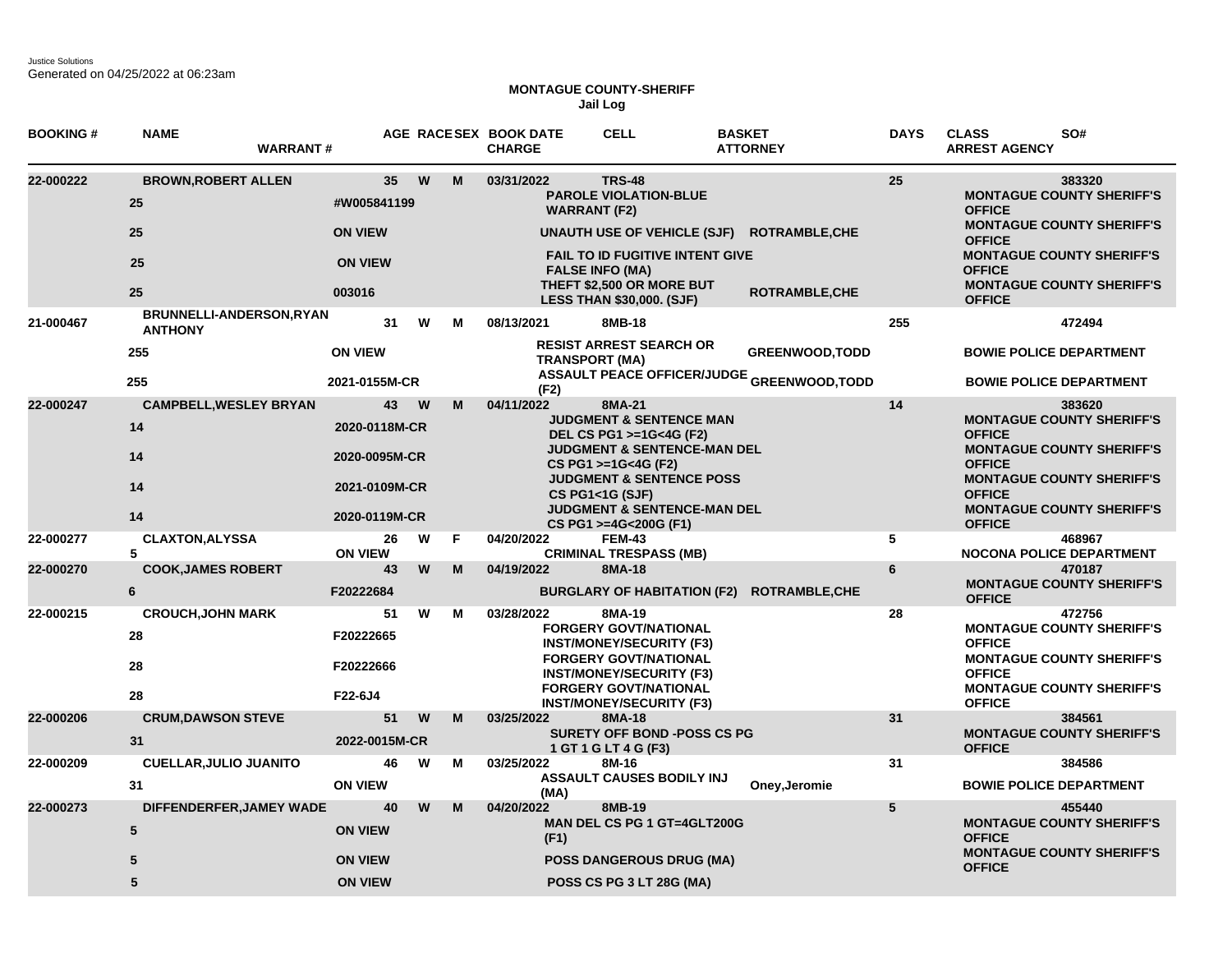|                        | 5<br>5                                                                                                      | <b>ON VIEW</b><br><b>ON VIEW</b>                                                                                                        |                    |        |                          | POSS MARIJ LT2OZ (MB)<br>POSS CS PG 1 GT=4GLT200G (F2)                                                                                                                                                                                                                                                                                                                                                                                                                                                                                         |                                                                                |           | <b>MONTAGUE COUNTY SHERIFF'S</b><br><b>OFFICE</b><br><b>MONTAGUE COUNTY SHERIFF'S</b><br><b>OFFICE</b><br><b>MONTAGUE COUNTY SHERIFF'S</b><br><b>OFFICE</b>                                                                                                                                                                                                                                                                             |
|------------------------|-------------------------------------------------------------------------------------------------------------|-----------------------------------------------------------------------------------------------------------------------------------------|--------------------|--------|--------------------------|------------------------------------------------------------------------------------------------------------------------------------------------------------------------------------------------------------------------------------------------------------------------------------------------------------------------------------------------------------------------------------------------------------------------------------------------------------------------------------------------------------------------------------------------|--------------------------------------------------------------------------------|-----------|-----------------------------------------------------------------------------------------------------------------------------------------------------------------------------------------------------------------------------------------------------------------------------------------------------------------------------------------------------------------------------------------------------------------------------------------|
| 22-000203              | <b>DONOHUE, AMBER DISIREE</b><br>33                                                                         | 2021-0115M-CR                                                                                                                           | W<br>43            | F      | 03/23/2022               | <b>FEM-44</b><br><b>FTA-SOB-POSS CS PG 1 LT1G</b><br>(SJF)                                                                                                                                                                                                                                                                                                                                                                                                                                                                                     |                                                                                | 33        | 472286<br><b>MONTAGUE COUNTY SHERIFF'S</b><br><b>OFFICE</b>                                                                                                                                                                                                                                                                                                                                                                             |
| 22-000223              | <b>GALE, CKIERRA RAE</b><br>25                                                                              | 2020-0122M-CR                                                                                                                           | 39<br>W            | F      | 03/31/2022               | <b>FEM-43</b><br><b>MTP W/ ADJ OF GUILT ASSAULT</b><br><b>FAMILY/HOUSEHOLD MEMBER</b><br><b>PREV CONVIAT (F3)</b>                                                                                                                                                                                                                                                                                                                                                                                                                              |                                                                                | 25        | 472244<br><b>MONTAGUE COUNTY SHERIFF'S</b><br><b>OFFICE</b>                                                                                                                                                                                                                                                                                                                                                                             |
| 22-000244<br>21-000295 | HAWTHORNE, JAMES MATTHEW<br>18<br>18<br>18<br>18<br>18<br>18<br>18<br>18<br>HERNANDEZ, OSCAR ALFREDO<br>339 | <b>ON-VIEW</b><br><b>ON-VIEW</b><br><b>ON-VIEW</b><br>2017-0169M-CR<br>M20222168<br>F20222680<br>M20222169<br>2017-0171M-CR<br>F2021568 | 32<br>W<br>26<br>H | м<br>м | 04/07/2022<br>05/21/2021 | 8MA-21<br><b>PUBLIC INTOXICATION (MC)</b><br><b>ESCAPE FROM CUSTODY (MA)</b><br><b>RESIST ARREST SEARCH OR</b><br><b>TRANSPORT (MA)</b><br><b>MTR COMM SUPERV - BURGLARY</b><br>OF HABITATION (F2)<br><b>ASSAULT AGAINST ELDERLY OR</b><br>DISABLED INDIVIDUAL (MA)<br>AGG ASSAULT CAUSES SERIOUS COLE, TIM<br><b>BODILY INJ (F2)</b><br>SURETY OFF BOND - DLWI W/ PREV<br><b>CONVICTION/SUSPENSION W/O</b><br><b>FINANCIAL RESPONSIBILTY (MB)</b><br><b>MTR - BURGLARY OF HABITATION</b><br>(F2)<br>$1M-47$<br><b>SOB - SEXUAL ASSAULT IN</b> | <b>COLE, TIM</b><br><b>COLE, TIM</b><br><b>COLE, TIM</b><br><b>ODOM,LANHON</b> | 18<br>339 | 417298<br><b>NOCONA POLICE DEPARTMENT</b><br><b>NOCONA POLICE DEPARTMENT</b><br><b>NOCONA POLICE DEPARTMENT</b><br><b>MONTAGUE COUNTY SHERIFF'S</b><br><b>OFFICE</b><br><b>MONTAGUE COUNTY SHERIFF'S</b><br><b>OFFICE</b><br><b>MONTAGUE COUNTY SHERIFF'S</b><br><b>OFFICE</b><br><b>MONTAGUE COUNTY SHERIFF'S</b><br><b>OFFICE</b><br><b>MONTAGUE COUNTY SHERIFF'S</b><br><b>OFFICE</b><br>469754<br><b>TEXAS DEPARTMENT OF PUBLIC</b> |
|                        | 339                                                                                                         | PRL2105000127                                                                                                                           |                    |        |                          | <b>DISASTER AREA (F1)</b><br>ICE HOLD ()                                                                                                                                                                                                                                                                                                                                                                                                                                                                                                       | <b>ODOM,LANHON</b>                                                             |           | <b>SAF</b><br><b>TEXAS DEPARTMENT OF PUBLIC</b><br><b>SAF</b>                                                                                                                                                                                                                                                                                                                                                                           |
| 22-000145              | <b>HILLIARD, DAVID BURNS</b><br>56<br>56                                                                    | 2021-0122M-CR<br>17943-01                                                                                                               | 60<br>w            | м      | 02/28/2022               | 8MA-19<br><b>FAILURE TO APPEAR-BURG OF</b><br>HAB (SJF)<br><b>PUBLIC INTOX (MC)</b>                                                                                                                                                                                                                                                                                                                                                                                                                                                            |                                                                                | 56        | 387350<br><b>MONTAGUE COUNTY SHERIFF'S</b><br><b>OFFICE</b><br><b>MONTAGUE COUNTY SHERIFF'S</b><br><b>OFFICE</b>                                                                                                                                                                                                                                                                                                                        |
| 22-000279              | <b>HOGUE, MASON EDWIN</b><br>4<br>4<br>4                                                                    | <b>ON-VIEW</b><br><b>ON-VIEW</b><br><b>ON-VIEW</b><br>01-164411<br>01-164567<br>01-164719<br>003025<br>01-164824                        | W<br>29            | М      | 04/21/2022               | 8MB-19<br><b>FAIL TO IDENTIFY GIVING</b><br><b>FALSE/FICTITIOUS INFO (MB)</b><br>UNAUTH USE OF VEHICLE (SJF)<br><b>POSSESSION OF DRUG</b><br><b>PARAPHERNALIA - CLASS C (MC)</b><br>THEFT PROP GT=\$2,500LT\$30K<br>(SJF)<br><b>CREDIT CARD OR DEBIT CARD</b><br><b>ABUSE (SJF)</b><br><b>BURGLARY OF VEHICLE (MA)</b><br>POSS CS PG 1 LT1G (F)<br>THEFT PROP GT=\$2,500LT\$30K<br>(SJF)                                                                                                                                                       |                                                                                | 4         | 472781<br><b>BOWIE POLICE DEPARTMENT</b><br><b>BOWIE POLICE DEPARTMENT</b><br><b>BOWIE POLICE DEPARTMENT</b><br><b>BOWIE POLICE DEPARTMENT</b><br><b>BOWIE POLICE DEPARTMENT</b><br><b>BOWIE POLICE DEPARTMENT</b><br><b>BOWIE POLICE DEPARTMENT</b><br><b>BOWIE POLICE DEPARTMENT</b>                                                                                                                                                  |
| 22-000258              | <b>HUNEKE, JIMMY LEE</b><br>11                                                                              | CF-2022-189                                                                                                                             | 25<br>W            | м      | 04/14/2022               | 8M-14<br><b>POSS OR PROMOTION OF CHILD</b><br><b>PORNOGRAPHY (F3)</b>                                                                                                                                                                                                                                                                                                                                                                                                                                                                          |                                                                                | 11        | 469445<br><b>MONTAGUE COUNTY SHERIFF'S</b><br><b>OFFICE</b>                                                                                                                                                                                                                                                                                                                                                                             |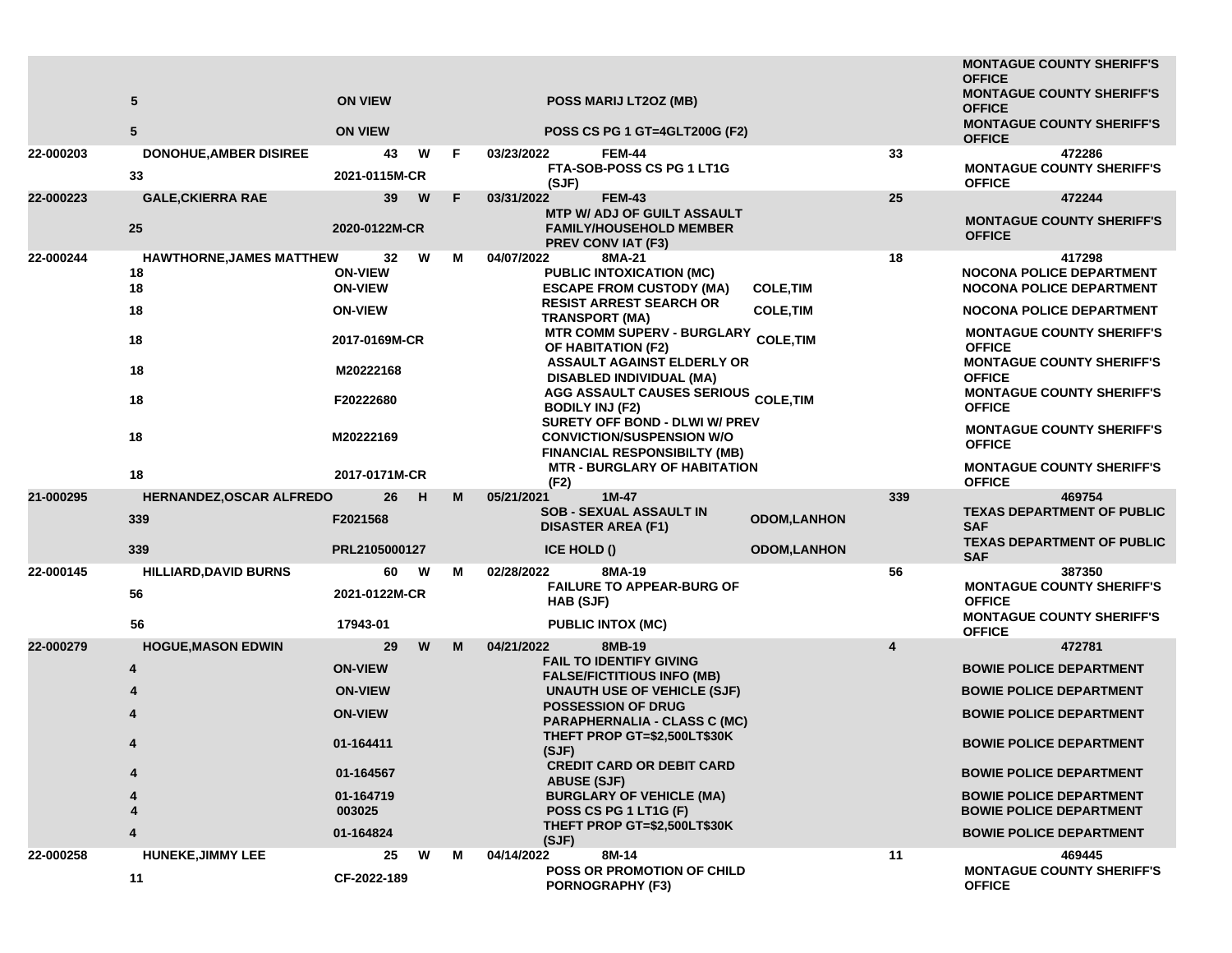|           | 11<br>11<br>11<br>11<br>11                | CF-2022-190<br>CF-2022-191<br>CF-2022-192<br>CF-2022-193<br>CF-2022-194 |   |    | <b>POSS OR PROMOTION OF CHILD</b><br><b>PORNOGRAPHY (F2)</b><br><b>POSS OR PROMOTION OF CHILD</b><br><b>PORNOGRAPHY (F3)</b><br>POSS OR PROMOTION OF CHILD<br><b>PORNOGRAPHY (F2)</b><br>POSS OR PROMOTION OF CHILD<br><b>PORNOGRAPHY (F3)</b><br>POSS OR PROMOTION OF CHILD<br>PORNOGRAPHY (F3) |                       |     | <b>MONTAGUE COUNTY SHERIFF'S</b><br><b>OFFICE</b><br><b>MONTAGUE COUNTY SHERIFF'S</b><br><b>OFFICE</b><br><b>MONTAGUE COUNTY SHERIFF'S</b><br><b>OFFICE</b><br><b>MONTAGUE COUNTY SHERIFF'S</b><br><b>OFFICE</b><br><b>MONTAGUE COUNTY SHERIFF'S</b><br><b>OFFICE</b> |
|-----------|-------------------------------------------|-------------------------------------------------------------------------|---|----|--------------------------------------------------------------------------------------------------------------------------------------------------------------------------------------------------------------------------------------------------------------------------------------------------|-----------------------|-----|-----------------------------------------------------------------------------------------------------------------------------------------------------------------------------------------------------------------------------------------------------------------------|
| 22-000212 | <b>KNOWLES, THOMAS MYRON</b>              | 34                                                                      | W | М  | 03/26/2022<br>8MA-18                                                                                                                                                                                                                                                                             |                       | 30  | 423250                                                                                                                                                                                                                                                                |
|           | 30                                        | <b>ON VIEW</b>                                                          |   |    | <b>MAN DEL CS PG 1 GT=1GLT4G</b><br>(F2)                                                                                                                                                                                                                                                         | <b>RENFRO,ZACHARY</b> |     | <b>MONTAGUE COUNTY SHERIFF'S</b><br><b>OFFICE</b>                                                                                                                                                                                                                     |
|           | 30                                        | <b>ON VIEW</b>                                                          |   |    | <b>RESIST ARREST SEARCH OR</b><br><b>TRANSPORT (MA)</b>                                                                                                                                                                                                                                          | <b>RENFRO,ZACHARY</b> |     | <b>MONTAGUE COUNTY SHERIFF'S</b><br><b>OFFICE</b><br><b>MONTAGUE COUNTY SHERIFF'S</b>                                                                                                                                                                                 |
|           | 30                                        | 1707344D                                                                |   |    | <b>POSS CS PG 1/1-B LT 1G (SJF)</b>                                                                                                                                                                                                                                                              |                       |     | <b>OFFICE</b>                                                                                                                                                                                                                                                         |
|           | 30                                        | F20222675                                                               |   |    | FAIL TO COMPLY SEX OFF DUTY<br>TO REG LIFE/90 DAY (F2)                                                                                                                                                                                                                                           | RENFRO, ZACHARY,      |     | <b>MONTAGUE COUNTY SHERIFF'S</b><br><b>OFFICE</b>                                                                                                                                                                                                                     |
| 22-000249 | <b>LEMONS, DANIEL DEWAYNE</b><br>13<br>13 | 36<br><b>ON VIEW</b><br><b>ON VIEW</b>                                  | W | М  | 04/12/2022<br><b>TRS-48</b><br>POSS CS PG 1 LT1G (SJF)<br>POSS CS PG 3 LT 28G (MA)                                                                                                                                                                                                               |                       | 13  | 444371<br><b>BOWIE POLICE DEPARTMENT</b><br><b>BOWIE POLICE DEPARTMENT</b>                                                                                                                                                                                            |
| 22-000254 | <b>LIRA, MIGUEL ANGEL</b>                 | 38                                                                      | н | M  | 04/14/2022<br><b>TRS-48</b>                                                                                                                                                                                                                                                                      |                       | 11  | 469884                                                                                                                                                                                                                                                                |
|           | 11                                        | 2021-0013M-CR                                                           |   |    | <b>MTR COMMUNITY</b><br>SUPERVISION-POSS CS PG 1 LT1G YANDELL, TRAVIS<br>(SJF)                                                                                                                                                                                                                   |                       |     | <b>MONTAGUE COUNTY SHERIFF'S</b><br><b>OFFICE</b>                                                                                                                                                                                                                     |
| 22-000239 | <b>MCCLAIN, MISSY RENEE</b><br>20         | 42<br><b>ON VIEW</b>                                                    | W | F. | 04/05/2022<br><b>FEM-44</b><br><b>UNLAWFUL RESTRAINT (MA)</b>                                                                                                                                                                                                                                    |                       | 20  | 458866<br><b>BOWIE POLICE DEPARTMENT</b>                                                                                                                                                                                                                              |
| 22-000228 | <b>MINYARD, RICHARD LAWRENCE</b>          | 29                                                                      | W | М  | 04/01/2022<br>8MB-19                                                                                                                                                                                                                                                                             |                       | 24  | 472381                                                                                                                                                                                                                                                                |
|           | 24                                        | 2021-0200M-CR                                                           |   |    | <b>FAILURE TO APPEAR</b><br>POSSESSION OF CS PG 1G LT 4 ()                                                                                                                                                                                                                                       | <b>ALLEN, LAUREN</b>  |     | <b>MONTAGUE COUNTY SHERIFF'S</b><br><b>OFFICE</b>                                                                                                                                                                                                                     |
| 21-000744 | <b>MONEY, WESLEY FRANKLIN</b>             | 25                                                                      | W | м  | 12/29/2021<br>8MB-19                                                                                                                                                                                                                                                                             |                       | 117 | 471337                                                                                                                                                                                                                                                                |
|           | 117                                       | <b>ON VIEW</b>                                                          |   |    | <b>EVADING ARREST DETENTION</b><br>(MA)                                                                                                                                                                                                                                                          |                       |     | <b>BOWIE POLICE DEPARTMENT</b>                                                                                                                                                                                                                                        |
|           | 117                                       | <b>ON VIEW</b>                                                          |   |    | POSS STOLEN PROP(THEFT PROP<br>\$100-\$750) (MB)                                                                                                                                                                                                                                                 |                       |     | <b>BOWIE POLICE DEPARTMENT</b>                                                                                                                                                                                                                                        |
|           | 117                                       | <b>ON VIEW</b>                                                          |   |    | <b>FRAUD USE/POSS IDENTIFYING</b><br>INFO # ITEMS 5LT10 (F3)                                                                                                                                                                                                                                     | <b>JORDAN, COLLIN</b> |     | <b>BOWIE POLICE DEPARTMENT</b>                                                                                                                                                                                                                                        |
|           | 117                                       | <b>ON VIEW</b>                                                          |   |    | <b>POSS DANGEROUS DRUG (MA)</b><br><b>CAPIAS/MTP-POSS CS PG 1 LT1G</b>                                                                                                                                                                                                                           | <b>JORDAN, COLLIN</b> |     | <b>BOWIE POLICE DEPARTMENT</b>                                                                                                                                                                                                                                        |
|           | 117                                       | 2021-0142M-CR                                                           |   |    | (SJF)                                                                                                                                                                                                                                                                                            | <b>JORDAN, COLLIN</b> |     | <b>BOWIE POLICE DEPARTMENT</b>                                                                                                                                                                                                                                        |
| 22-000022 | <b>NEISS, JERRY ALAN</b><br>103           | 35<br>F20212625                                                         | W | M  | 01/12/2022<br>1M-46<br><b>FAIL TO COMPLY SEX OFF DUTY</b><br>TO REG LIFE/ANNUAL (F3)                                                                                                                                                                                                             | <b>JORDAN, COLLIN</b> | 103 | 464970<br><b>MONTAGUE COUNTY SHERIFF'S</b><br><b>OFFICE</b>                                                                                                                                                                                                           |
| 22-000216 | <b>NEWSOME, SONIA DANN</b>                | 46                                                                      | W | F. | 03/28/2022<br><b>FEM-43</b>                                                                                                                                                                                                                                                                      |                       | 28  | 472757                                                                                                                                                                                                                                                                |
|           | 28                                        | F20222667                                                               |   |    | <b>FORGERY GOVT/NATIONAL</b><br><b>INST/MONEY/SECURITY (F3)</b>                                                                                                                                                                                                                                  | <b>MARSH, LEE ANN</b> |     | <b>MONTAGUE COUNTY SHERIFF'S</b><br><b>OFFICE</b>                                                                                                                                                                                                                     |
|           | 28                                        | F20222668                                                               |   |    | <b>FORGERY GOVT/NATIONAL</b><br><b>INST/MONEY/SECURITY (F3)</b>                                                                                                                                                                                                                                  | Marsh, Lee Ann        |     | <b>MONTAGUE COUNTY SHERIFF'S</b><br><b>OFFICE</b>                                                                                                                                                                                                                     |
| 22-000276 | <b>NGUYEN, TUYEN VAN</b>                  | 28                                                                      | A | M  | 8MA-21<br>04/20/2022                                                                                                                                                                                                                                                                             |                       | 5   | 470142                                                                                                                                                                                                                                                                |
|           | 5                                         | 2015-0223M-CR                                                           |   |    | <b>SURETY OFF BOND -MOTION TO</b><br><b>PROCEED-POSS CS PG2 LT 1 (SJF)</b><br><b>MOTION TO PROCEED WITH</b>                                                                                                                                                                                      |                       |     | <b>MONTAGUE COUNTY SHERIFF'S</b><br><b>OFFICE</b>                                                                                                                                                                                                                     |
|           | 5                                         | F17-577-16                                                              |   |    | <b>ADJUDICATION OF GUILT</b><br><b>POSSESSION CONTROLLED</b><br><b>SUBSTANCE PG1 LT 1G (SJF)</b>                                                                                                                                                                                                 |                       |     | <b>MONTAGUE COUNTY SHERIFF'S</b><br><b>OFFICE</b>                                                                                                                                                                                                                     |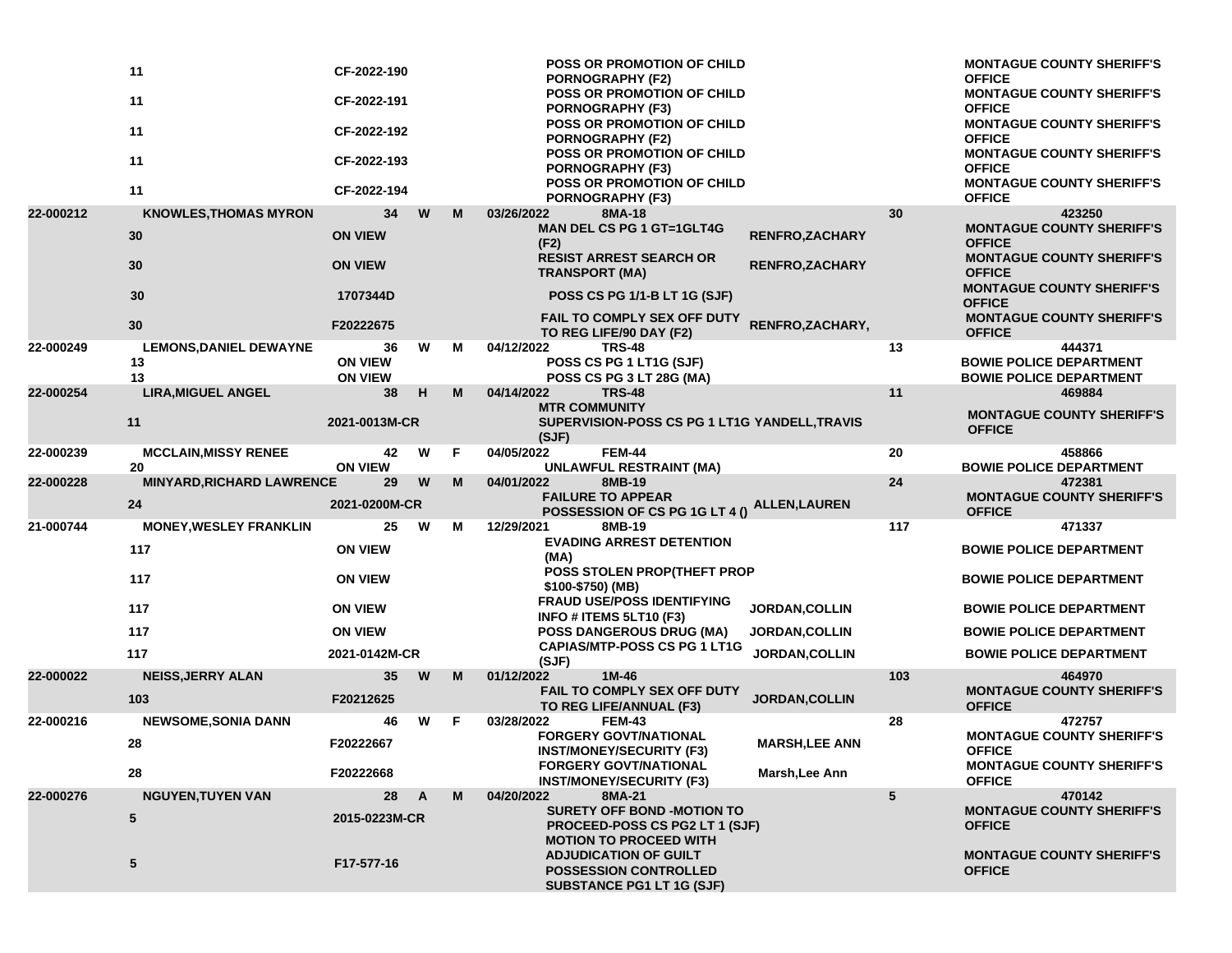| 22-000243 | <b>OWENS, ANGELA MICHELLE</b>  | 37<br>W        | F | 04/06/2022<br><b>FEM-44</b>                                                                                             |                        | 19  | 458568                                                                                |
|-----------|--------------------------------|----------------|---|-------------------------------------------------------------------------------------------------------------------------|------------------------|-----|---------------------------------------------------------------------------------------|
|           | 19                             | 2021-0040M-CR  |   | <b>FAILURE TO APPEAR DECLARING</b><br><b>BOND INSUFFICIENT UNAUTH USEROTRAMBLE, CHE</b><br>OF VEHICLE (SJF)             |                        |     | <b>MONTAGUE COUNTY SHERIFF'S</b><br><b>OFFICE</b>                                     |
|           | 19                             | 2021-0067M-CR  |   | <b>FAILURE TO APPEAR-DECLARING</b><br><b>BOND INSUFFICIENT- POSS CS PG ROTRAMBLE, CHE</b><br>11LT1G DRUG FREE ZONE (F3) |                        |     | <b>MONTAGUE COUNTY SHERIFF'S</b><br><b>OFFICE</b>                                     |
|           | 19                             | 2021FW003085   |   | POSS CS PG 1 GT=1GLT4G (F3)                                                                                             |                        |     | <b>MONTAGUE COUNTY SHERIFF'S</b><br><b>OFFICE</b>                                     |
| 21-000266 | <b>SANDERS, LANE JOSEPH</b>    | 25<br>W        | M | 05/07/2021<br>8M-14                                                                                                     |                        | 353 | 471332                                                                                |
|           | 353                            | 2020-0133M-CR  |   | <b>MTP - POSS CS PG 1</b><br>GT=4GLT200G (F2)<br><b>MTP - EVADING ARREST</b>                                            | <b>WILLIAMS, ROGER</b> |     | <b>BOWIE POLICE DEPARTMENT</b>                                                        |
|           | 353                            | 2020-0134M-CR  |   | <b>DETENTION W/VEH OR</b><br><b>WATERCRAFT (SJF)</b>                                                                    | Williams, Roger        |     | <b>BOWIE POLICE DEPARTMENT</b>                                                        |
|           | 353                            | <b>ON VIEW</b> |   | <b>RESIST ARREST SEARCH OR</b><br><b>TRANSPORT (MA)</b>                                                                 | Williams, Roger        |     | <b>BOWIE POLICE DEPARTMENT</b>                                                        |
| 22-000257 | <b>SNIDER, KENNETH CHARLES</b> | W<br>44        | M | 04/14/2022<br>8MA-19                                                                                                    |                        | 11  | 392980                                                                                |
|           | 11                             | 2018-0219M-CR  |   | MTR - POSS CS PG 1 LT1G (SJF) RENFRO,ZACHARY                                                                            |                        |     | <b>MONTAGUE COUNTY SHERIFF'S</b><br><b>OFFICE</b><br><b>MONTAGUE COUNTY SHERIFF'S</b> |
|           | 11                             | 003020         |   | <b>SOB-POSS MARIJ LT2OZ (MB)</b>                                                                                        | <b>RENFRO,ZACHARY</b>  |     | <b>OFFICE</b>                                                                         |
|           | 11                             | <b>ON VIEW</b> |   | <b>POSS CS PG 1 LT1G DRUG FREE</b><br>ZONE (F3)                                                                         | RENFRO, ZACHARY        |     | <b>MONTAGUE COUNTY SHERIFF'S</b><br><b>OFFICE</b>                                     |
|           | 11                             | <b>ON VIEW</b> |   | <b>DRIVING W/LIC INV W/PREV</b><br><b>CONV/SUSP/W/O FIN RES (MB)</b>                                                    |                        |     | <b>MONTAGUE COUNTY SHERIFF'S</b><br><b>OFFICE</b>                                     |
| 22-000026 | <b>STEWART, SILVER SHADOW</b>  | W<br>25        | м | 01/14/2022<br>8MA-18                                                                                                    |                        | 101 | 469271                                                                                |
|           | 101                            | <b>ON VIEW</b> |   | <b>MAN DEL CS PG 2 OR 2-A</b><br>GT=4GLT400G (F1)                                                                       | <b>JORDAN,COLLIN</b>   |     | <b>MONTAGUE COUNTY SHERIFF'S</b><br><b>OFFICE</b>                                     |
|           | 101                            | <b>ON VIEW</b> |   | POSS MARIJ GT4OZLT=5LBS (SJF) JORDAN, COLLIN                                                                            |                        |     | <b>MONTAGUE COUNTY SHERIFF'S</b><br><b>OFFICE</b>                                     |
|           | 101                            | <b>ON VIEW</b> |   | THEFT PROP GT=\$2,500LT\$30K<br>(SJF)                                                                                   | <b>JORDAN, COLIN</b>   |     | <b>MONTAGUE COUNTY SHERIFF'S</b><br><b>OFFICE</b>                                     |
|           | 101                            | <b>ON VIEW</b> |   | <b>MAN DEL CS PG 1 GT=1GLT4G</b><br>(F2)                                                                                | <b>JORDAN, COLLIN</b>  |     | <b>MONTAGUE COUNTY SHERIFF'S</b><br><b>OFFICE</b>                                     |
|           | 101                            | <b>ON VIEW</b> |   | <b>IMPERSONATE PUBLIC SERVANT</b><br>(F3)                                                                               | JORDAN, COLLIN         |     | <b>MONTAGUE COUNTY SHERIFF'S</b><br><b>OFFICE</b>                                     |
|           | 101                            | 2021-0001M-CR  |   | <b>MOTION TO PROCEED W/ ADJ</b><br><b>GUILT-POSS CS PG1&lt;1G (SJF)</b>                                                 |                        |     | <b>MONTAGUE COUNTY SHERIFF'S</b><br><b>OFFICE</b>                                     |
|           | 101                            | M20222151      |   | <b>BURGLARY OF VEHICLE (MA)</b>                                                                                         | <b>JORDAN, COLLIN</b>  |     | <b>MONTAGUE COUNTY SHERIFF'S</b><br><b>OFFICE</b>                                     |
| 22-000103 | <b>TASKER, BILLY DEAN</b>      | 65<br>W        | м | 02/11/2022<br>8M-16                                                                                                     |                        | 73  | 412946                                                                                |
|           | 73                             | 2021-0077M-CR  |   | MTR POSS CS PG 1 LT1G (SJF)                                                                                             | YANDELL, TRAVIS        |     | <b>MONTAGUE COUNTY SHERIFF'S</b><br><b>OFFICE</b>                                     |
|           | 73                             | 2018-0127M-CR  |   | MTP POSS CS PG 1 LT1G (SJF)                                                                                             | YANDELL.TRAVIS         |     | <b>MONTAGUE COUNTY SHERIFF'S</b><br><b>OFFICE</b>                                     |
| 22-000260 | <b>WISE, ABBACAUH LYNN</b>     | 19<br>W        | F | 04/14/2022<br><b>FEM-44</b>                                                                                             |                        | 11  | 472772                                                                                |
|           | 11                             | <b>ON VIEW</b> |   | <b>OBSTRUCTION OR RETALIATION</b><br>(F3)                                                                               |                        |     | <b>MONTAGUE COUNTY SHERIFF'S</b><br><b>OFFICE</b>                                     |
| 22-000218 | <b>WOOD, JOHNNIE DEMPSEY</b>   | 51<br>W        | М | 03/29/2022<br>2M-11<br><b>INDICTMENT-COUNTS 1-3SEXUAL</b>                                                               |                        | 27  | 395208                                                                                |
|           | 27                             | 2019-0205M-CR  |   | <b>ASSAULT / COUNT 4 ASSAULT</b><br><b>FAM/HOUSE MEM IMPEDE</b><br><b>BREATH/CIRCULATION (F2)</b>                       |                        |     | <b>MONTAGUE COUNTY SHERIFF'S</b><br><b>OFFICE</b>                                     |